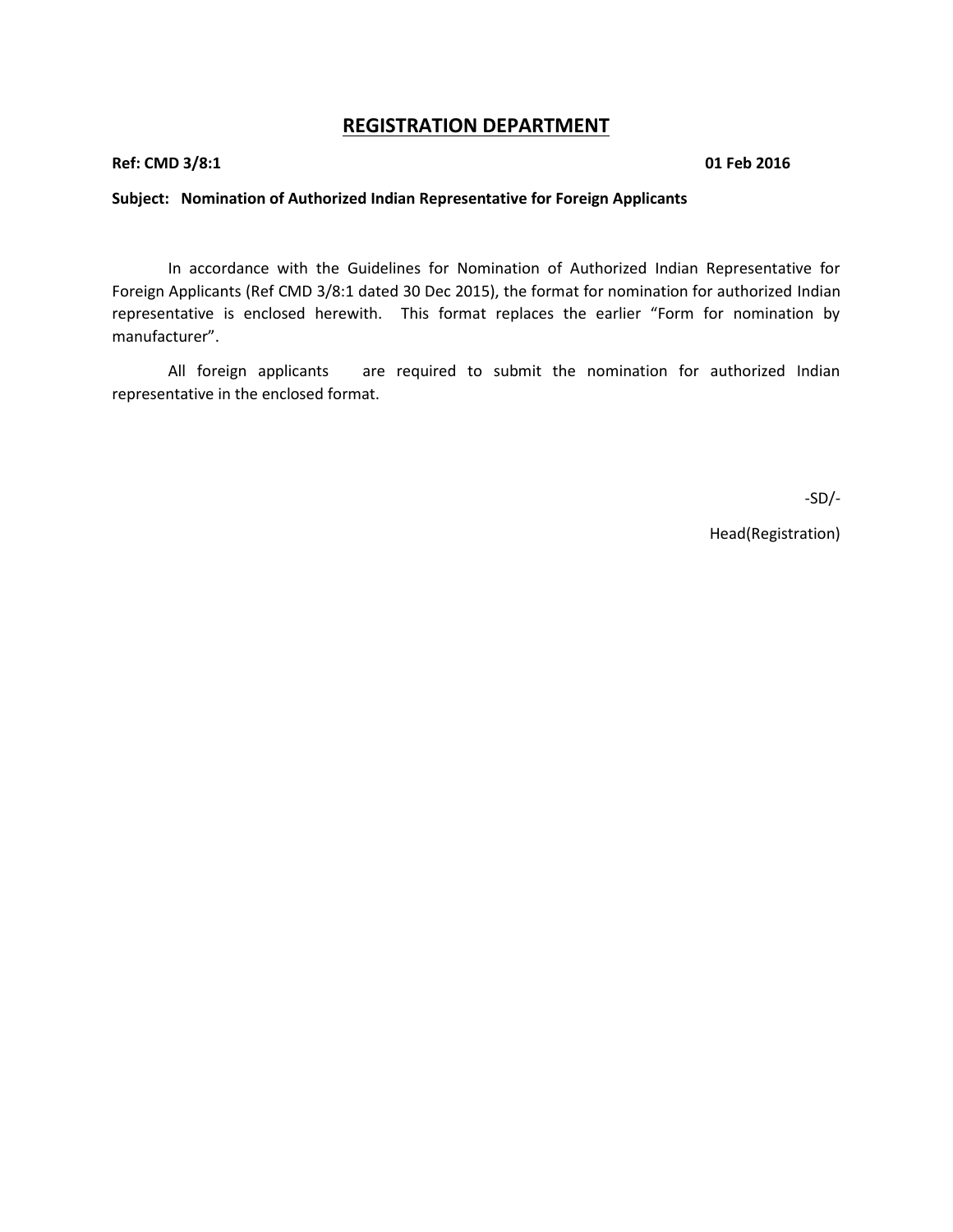# **Nomination of Authorized Indian Representative**

- 1. I, ………………………., CEO/MD/Proprietor/authorized employee (designation…………..) of M/s …………………………… (foreign applicant) having its manufacturing unit at …………………… (complete address), hereby declare that
	- \* a) M/s…………………………… (foreign applicant) have a liaison office / branch office M/s …………………located at ……………..(complete address in India).

#### **OR**

\* b) M/s…………………………… (foreign applicant) do not have a liaison office / branch office located in India, but Proprietor/Registered user of the Brand/Trademark appearing on the article is located in India by the name and Title M/s …………………... at …………………(complete address of brand owner).

#### **OR**

- \* c) M/s…………………………… (foreign applicant) do not have a liaison office / branch office located in India and there is no Proprietor /Registered User of the Brand/Trademark appearing on the article, located in India. Therefore, M/s ………………. (any other entity, being a company, firm or Proprietorship) is hereby nominated as our authorized Indian representative.
- 2. Accordingly, M/s …………. , referred above, will act as our authorized representative, and will sign Affidavit cum undertaking(Format A/Format B) and other documents relating to registration.
	- \* Strike off whichever is not applicable.

Yours faithfully,

Details of Authorized Indian Representative: Signature of applicant M/s …………………. Name: Address: Designation: Phone: Address: Analytic Phone: Address: Address: Address: Address: Address: Address: Address: Address: Address: Analytic Phone: Address: Address: Address: Address: Address: Address: Address: Address: Address: Address: Add E-mail: Phone: Date: Email: discussion of the contract of the contract of the contract of the Date:

*Enclosures: As given overleaf*